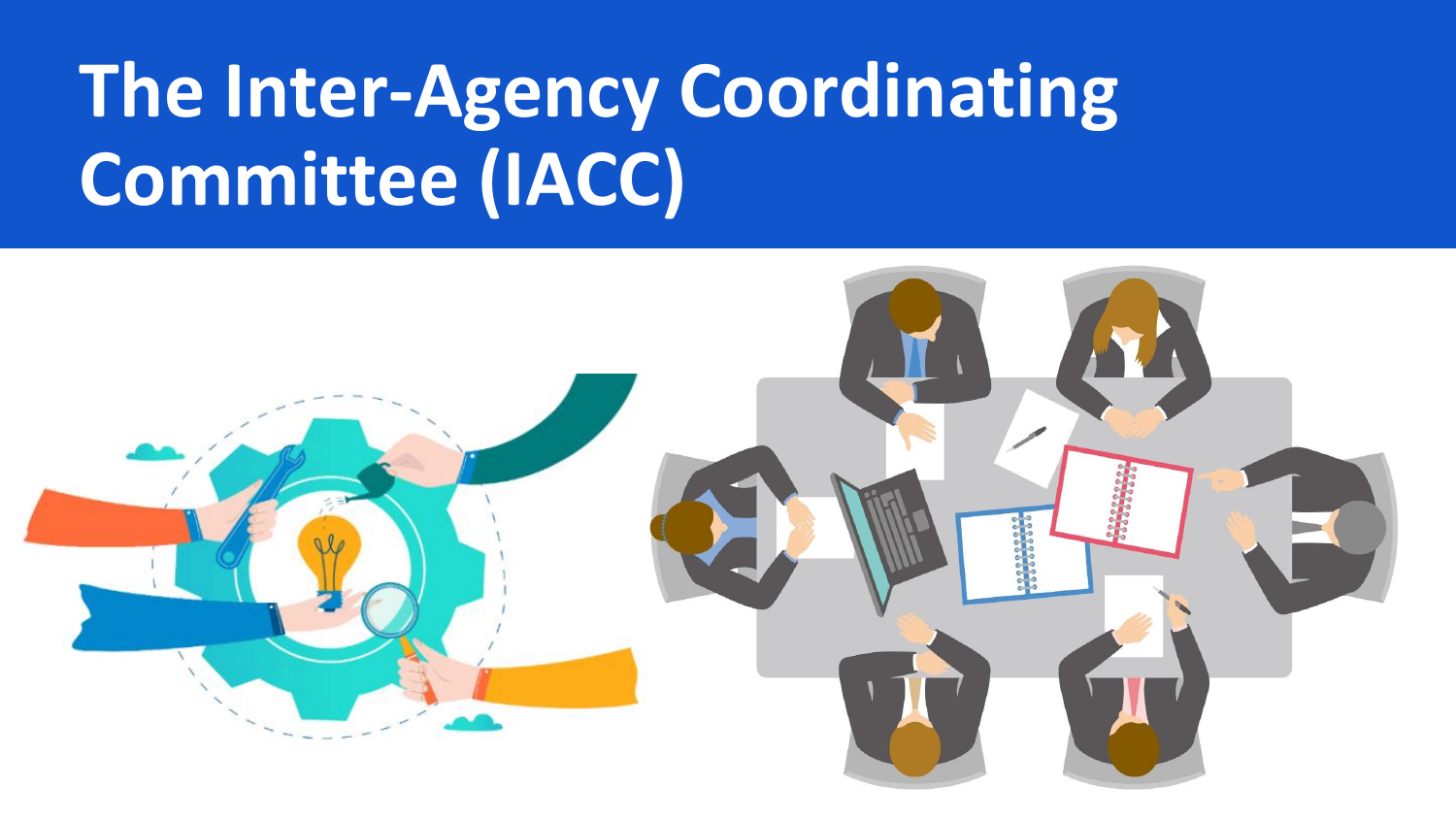### **Objective and Composition of IACC**



The Inter-Agency Coordinating Committee (IACC) is a committee comprising all **regulatory agencies**, **key industry associations** and **key public sector developers**. The committee was formed to resolve inter-agency issues faced by the industry.

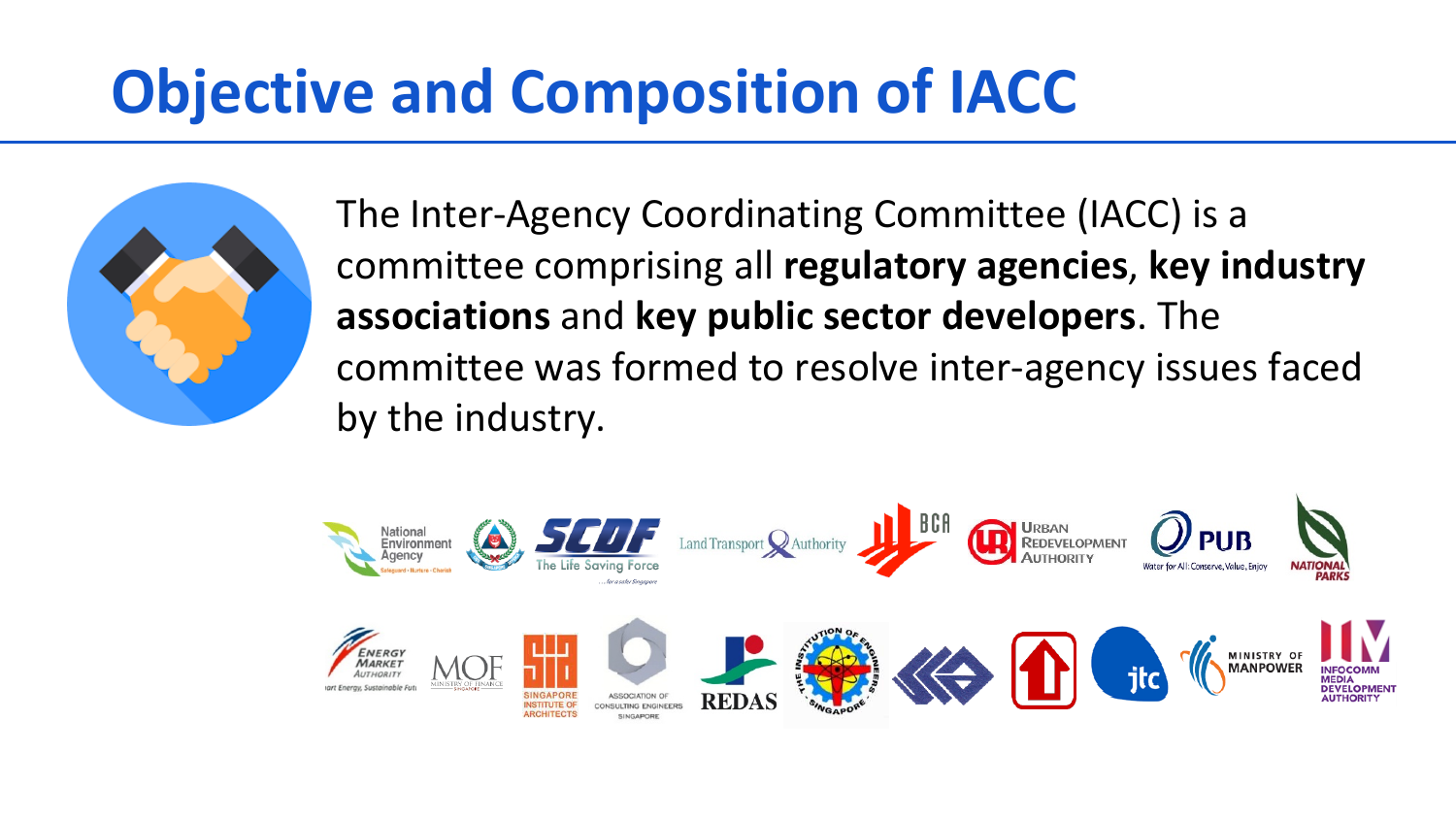### **2019 Work - Enhanced Resolution Framework**



• 5 within 3 months (more complex , multi-agencies, constructed but not in accordance to requirement)

**Average time to resolve cases 70%**

project parties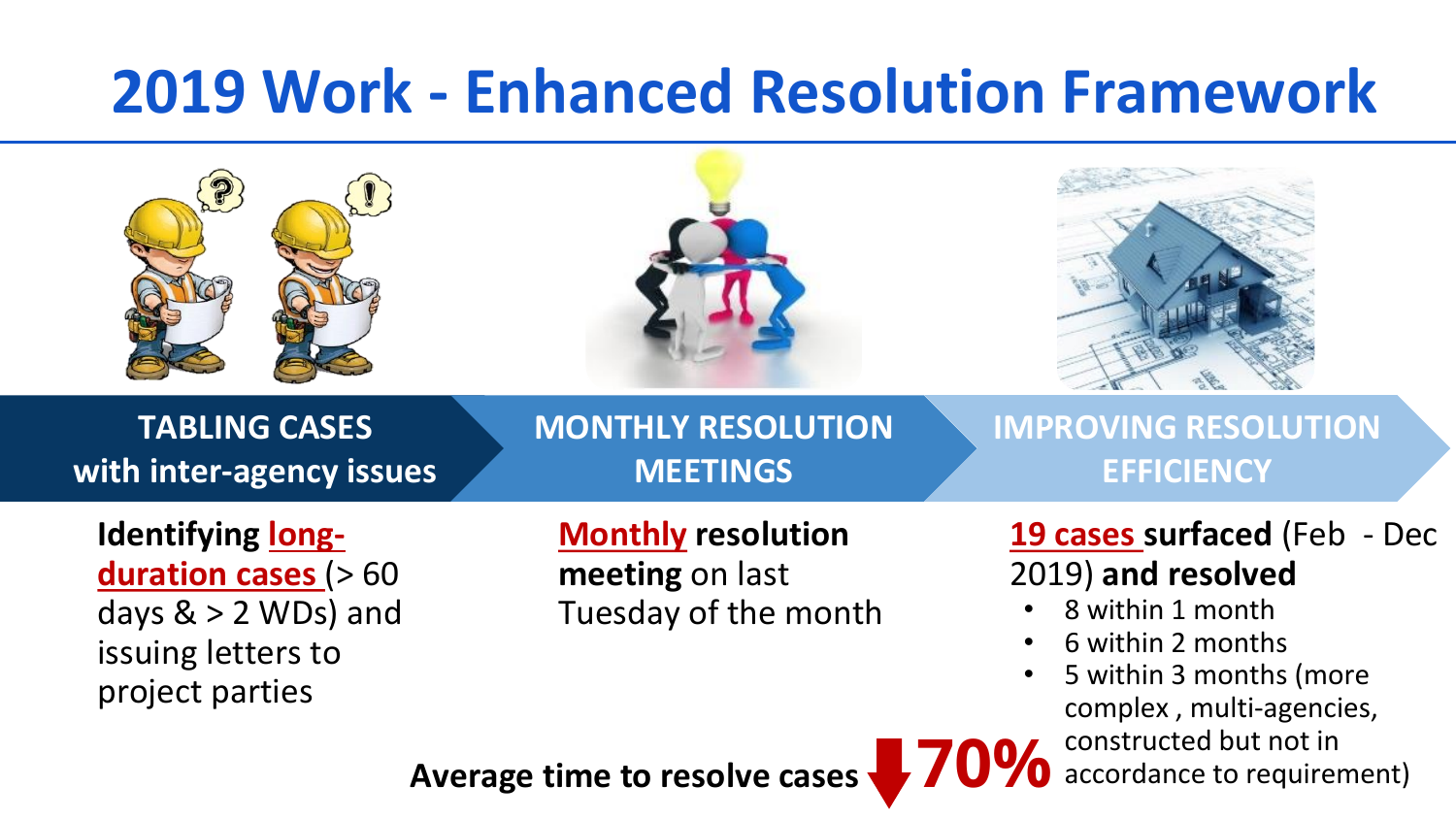### **2019 Work - Coordinated Release of Circulars**



### **32 circulars issued in 3 batches since implementation in July 2019**

- Batch release for ease of tracking by Industry
- Months of release: March, June, September & December

**Arising from feedback from Industry to better coordinate release circulars**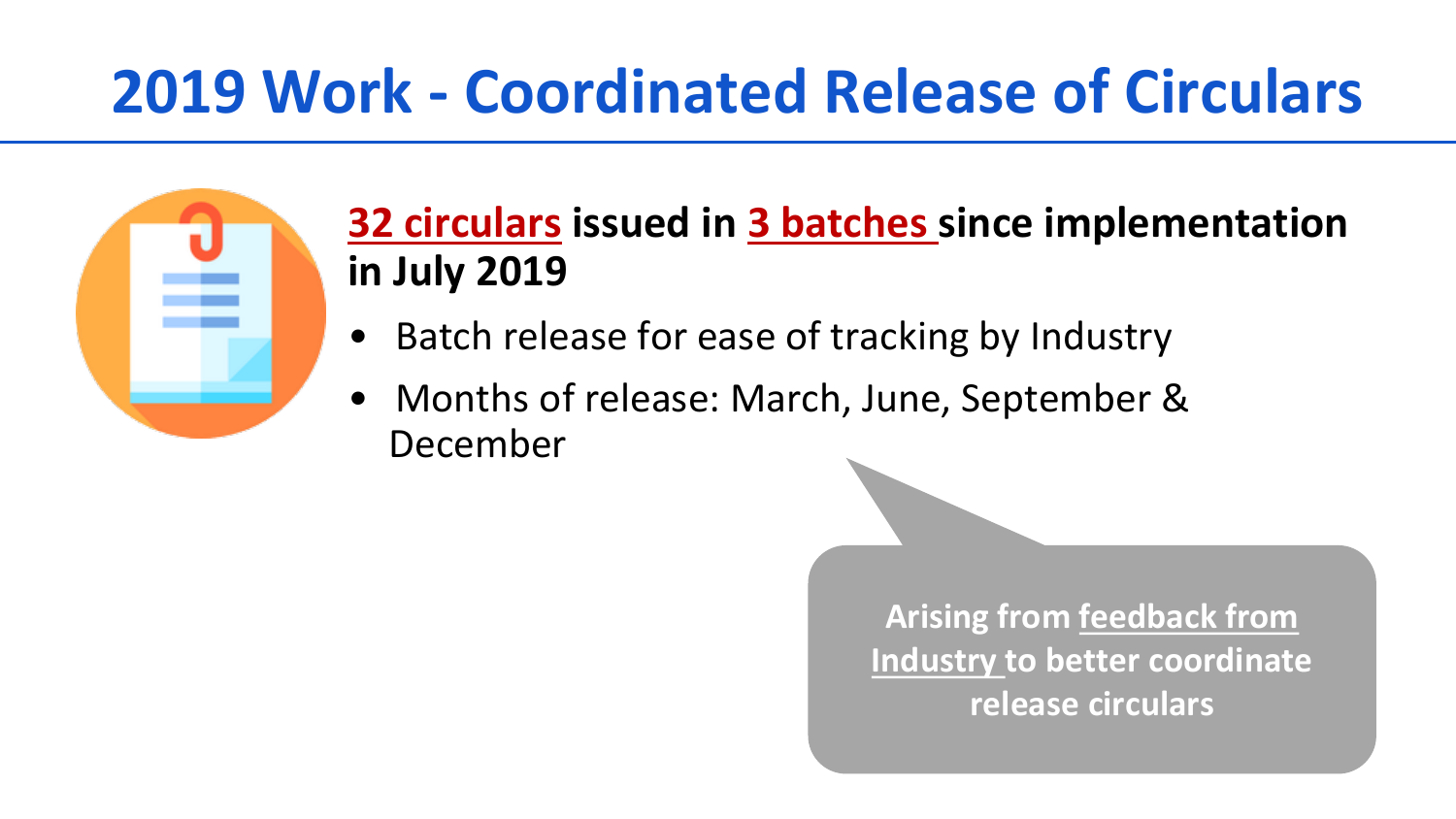### **2019 Work – IACC Seminar**

**First combined Seminar**  to share **common pitfalls for TOP and CSC** by 7 agency representatives

The Seminar was attended by **372 participants from QP, PE, developer and contractor firms**

Building and Construction

1-Day Inter-Agency Coordinating Committee (IACC) Sharing Session

#### **Common Pitfalls When Applying for Temporary Occupation Permit/Certificate** of Statutory Completion

27 Sep 2019 Date: Venue: BCA Academy, Auditorium T1-1 Time: 9.30am to 5.00pm